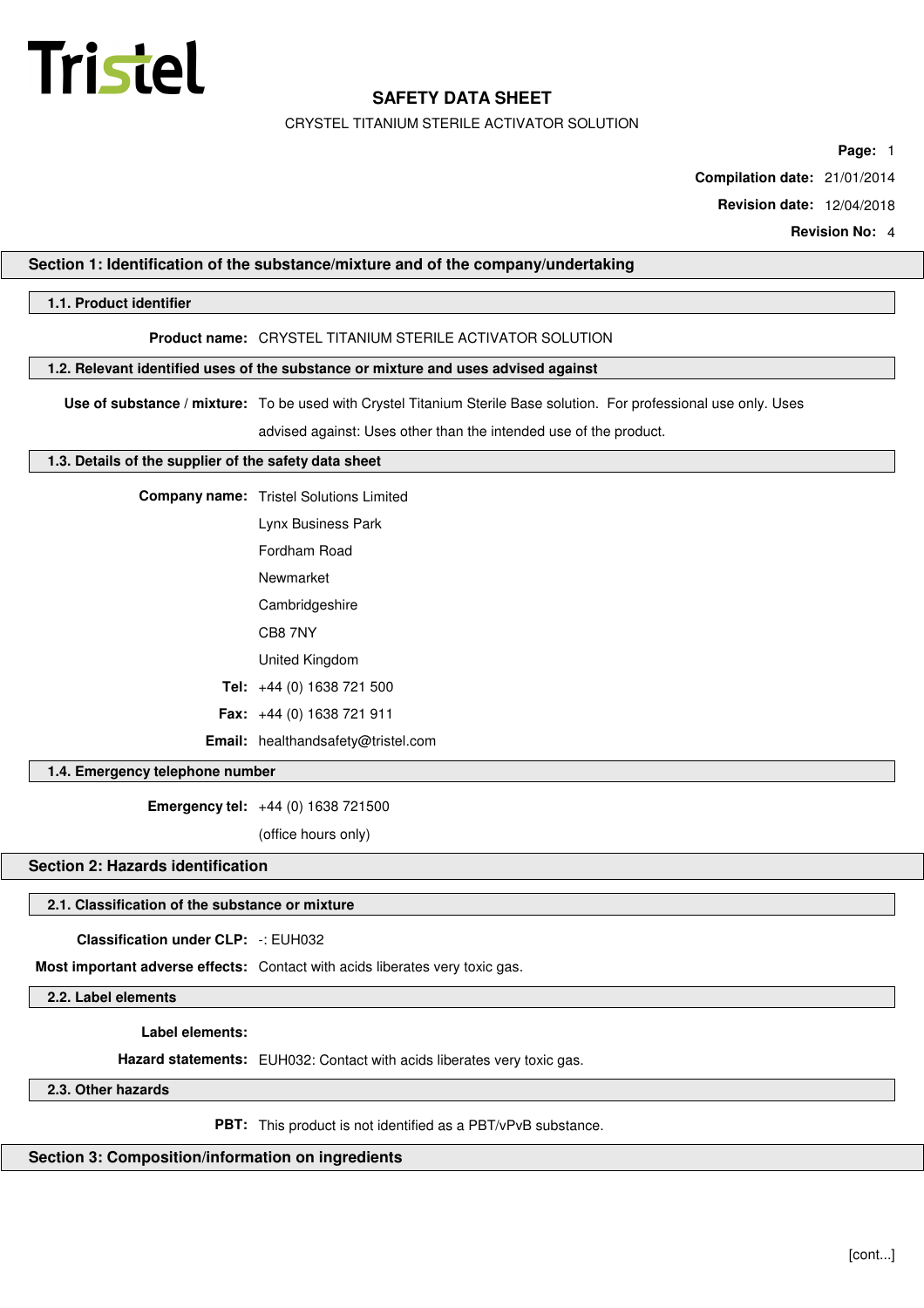### CRYSTEL TITANIUM STERILE ACTIVATOR SOLUTION

#### **3.2. Mixtures**

#### **Hazardous ingredients:**

SODIUM CHLORITE 100%

| <b>EINECS</b> | CAS       | PBT / WEL | <b>CLP Classification</b>                                                                                                                                   | Percent |
|---------------|-----------|-----------|-------------------------------------------------------------------------------------------------------------------------------------------------------------|---------|
| 231-836-6     | 7758-19-2 | -         | Eye Dam. 1: H318; Ox. Sol. 2: H272;<br>Acute Tox. 4: H302; Acute Tox. 3: H311;<br>Skin Corr. 1B: H314; Aquatic Acute 1:<br>H400; STOT RE 2: H373; -: EUH032 | $< 1\%$ |

## **Section 4: First aid measures**

**4.1. Description of first aid measures**

**Skin contact:** Wash immediately with plenty of soap and water.

**Eye contact:** Rinse eyes with water and seek medical advice if irritation persists.

**Ingestion:** Wash out mouth with water.

**Inhalation:** Move to fresh air in case of accidental inhalation of vapours.

## **4.2. Most important symptoms and effects, both acute and delayed**

**Skin contact:** There may be mild irritation at the site of contact.

**Eye contact:** There may be irritation and redness.

**Ingestion:** There may be irritation of the throat.

**Inhalation:** There may be irritation of the throat with a feeling of tightness in the chest.

## **4.3. Indication of any immediate medical attention and special treatment needed**

**Immediate / special treatment:** Not applicable.

## **Section 5: Fire-fighting measures**

**5.1. Extinguishing media**

**Extinguishing media:** Suitable extinguishing media for the surrounding fire should be used.

## **5.2. Special hazards arising from the substance or mixture**

**Exposure hazards:** In combustion emits toxic fumes.

**5.3. Advice for fire-fighters**

**Advice for fire-fighters:** Wear self-contained breathing apparatus. Wear protective clothing to prevent contact

with skin and eyes.

# **Section 6: Accidental release measures**

## **6.1. Personal precautions, protective equipment and emergency procedures**

**Personal precautions:** Refer to section 8 of SDS for personal protection details.

#### **6.2. Environmental precautions**

**Environmental precautions:** Do not discharge into drains or rivers.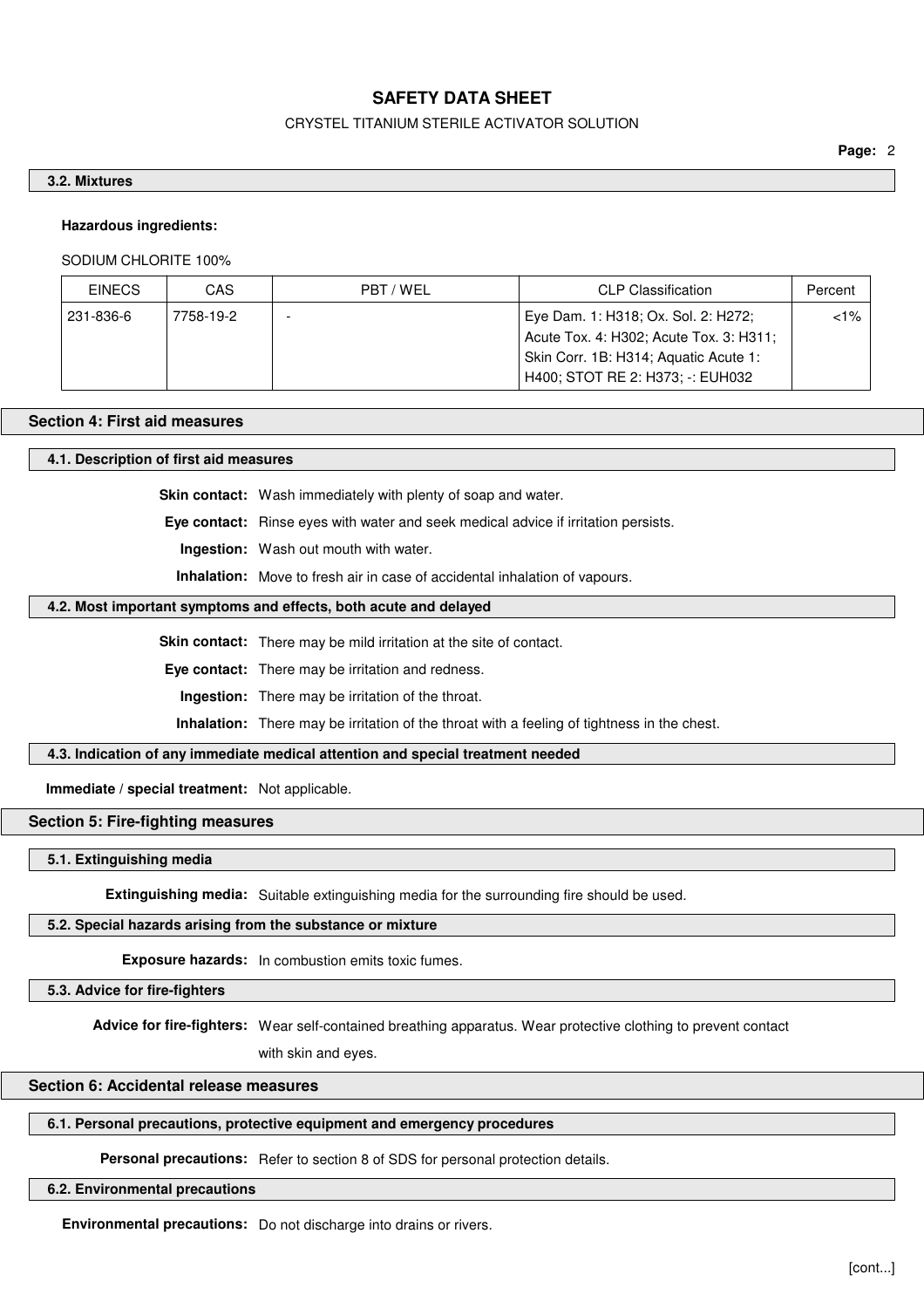#### CRYSTEL TITANIUM STERILE ACTIVATOR SOLUTION

#### **6.3. Methods and material for containment and cleaning up**

**Clean-up procedures:** Absorb into dry earth or sand. Transfer to a closable, labelled salvage container for

disposal by an appropriate method.

#### **6.4. Reference to other sections**

**Reference to other sections:** Refer to section 8 of SDS. Refer to section 13 of SDS.

### **Section 7: Handling and storage**

#### **7.1. Precautions for safe handling**

**Handling requirements:** Ensure there is sufficient ventilation of the area.

#### **7.2. Conditions for safe storage, including any incompatibilities**

**Storage conditions:** Store in a cool, well ventilated area. Do not allow product to come into contact with acids.

**Suitable packaging:** Must only be kept in original packaging.

## **7.3. Specific end use(s)**

**Specific end use(s):** To be used with Crystel Titanium Sterile Base solution. For professional use only.

## **Section 8: Exposure controls/personal protection**

## **8.1. Control parameters**

#### **Hazardous ingredients:**

**SODIUM CHLORITE 100%**

#### **Workplace exposure limits: Respirable dust Respirable dust**

| <b>State</b> | 8 hour TWA | STEL<br>$5$ min. | <b>8 hour TWA</b> | <b>STEL</b><br>$15$ min. |
|--------------|------------|------------------|-------------------|--------------------------|
| EU           |            | 1mg/m3           |                   |                          |

### **DNEL/PNEC Values**

**DNEL / PNEC** No data available.

#### **8.2. Exposure controls**

**Engineering measures:** Ensure there is sufficient ventilation of the area. **Respiratory protection:** Respiratory protection not required. **Hand protection:** Protective gloves. **Eye protection:** Safety glasses. Ensure eye bath is to hand. **Skin protection:** Protective clothing.

# **Section 9: Physical and chemical properties**

## **9.1. Information on basic physical and chemical properties**

**State:** Liquid

**Colour:** Colourless

**Evaporation rate:** No data available.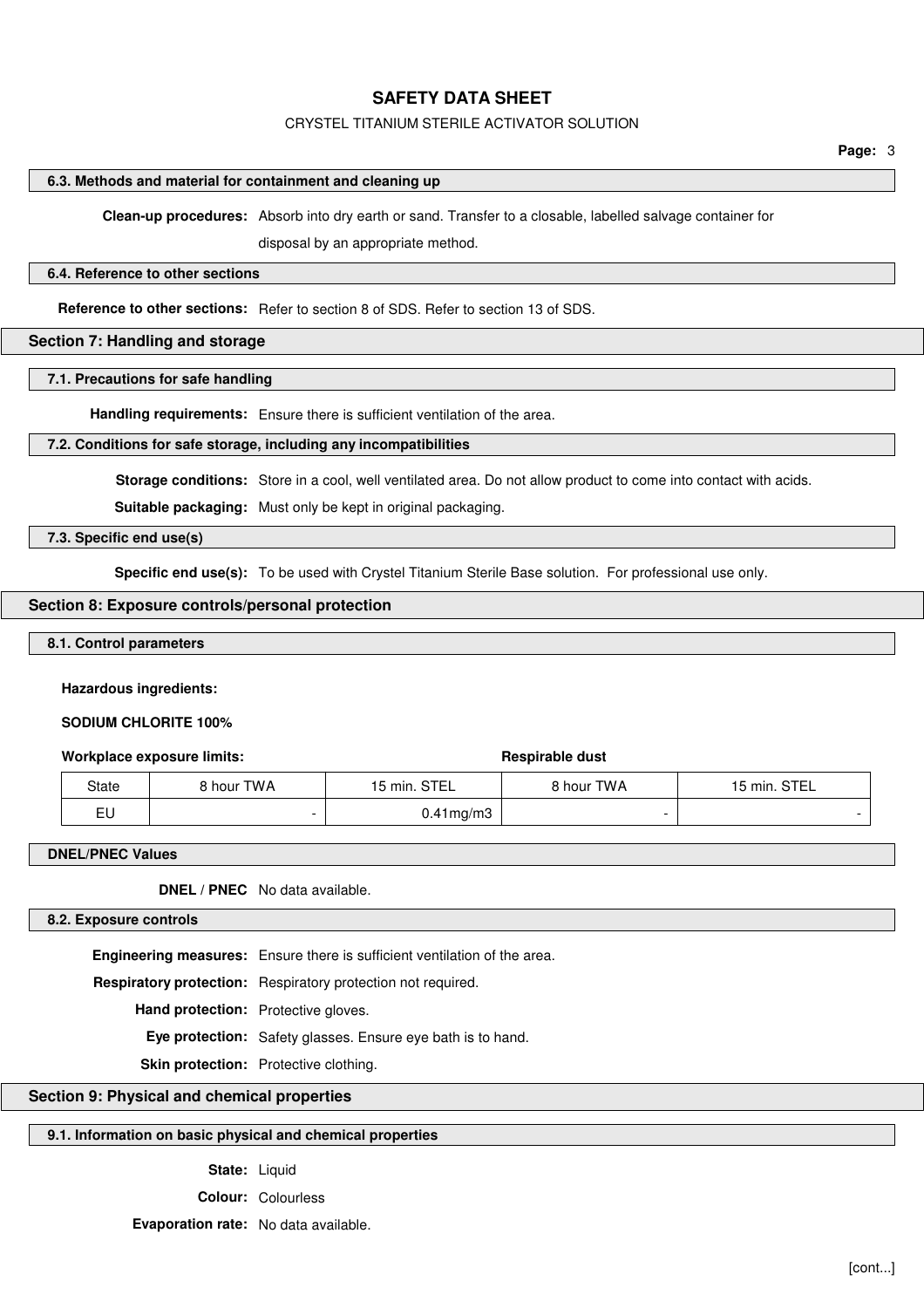## CRYSTEL TITANIUM STERILE ACTIVATOR SOLUTION

|                                                         | <b>Oxidising:</b> No data available.      |                                                   |                                  |
|---------------------------------------------------------|-------------------------------------------|---------------------------------------------------|----------------------------------|
| Solubility in water: No data available.                 |                                           |                                                   |                                  |
|                                                         | <b>Viscosity:</b> No data available.      |                                                   |                                  |
| <b>Boiling point/range °C:</b> No data available.       |                                           | <b>Melting point/range °C:</b> No data available. |                                  |
| <b>Flammability limits %: lower:</b> No data available. |                                           |                                                   | <b>upper:</b> No data available. |
|                                                         | <b>Flash point °C:</b> No data available. | Part.coeff. n-octanol/water: No data available.   |                                  |
| Autoflammability °C: No data available.                 |                                           | Vapour pressure: No data available.               |                                  |
| <b>Relative density: 1.000</b>                          |                                           |                                                   | $pH: 10.0-11.0$                  |
|                                                         | <b>VOC g/l:</b> No data available.        |                                                   |                                  |

**9.2. Other information**

**Other information:** No data available.

# **Section 10: Stability and reactivity**

**10.1. Reactivity**

**Reactivity:** Stable under recommended transport or storage conditions.

**10.2. Chemical stability**

**Chemical stability:** Stable under normal conditions.

#### **10.3. Possibility of hazardous reactions**

**Hazardous reactions:** Hazardous reactions will not occur under normal transport or storage conditions.

Decomposition may occur on exposure to conditions or materials listed below. Contact with acids liberates very toxic gas.

**10.4. Conditions to avoid**

**Conditions to avoid:** Heat.

**10.5. Incompatible materials**

**Materials to avoid:** Strong oxidising agents. Strong acids.

# **10.6. Hazardous decomposition products**

**Haz. decomp. products:** In combustion emits toxic fumes.

## **Section 11: Toxicological information**

**11.1. Information on toxicological effects**

**Toxicity values:** No data available.

**Symptoms / routes of exposure**

**Skin contact:** There may be mild irritation at the site of contact.

**Eye contact:** There may be irritation and redness.

**Ingestion:** There may be irritation of the throat.

**Inhalation:** There may be irritation of the throat with a feeling of tightness in the chest.

**Page:** 4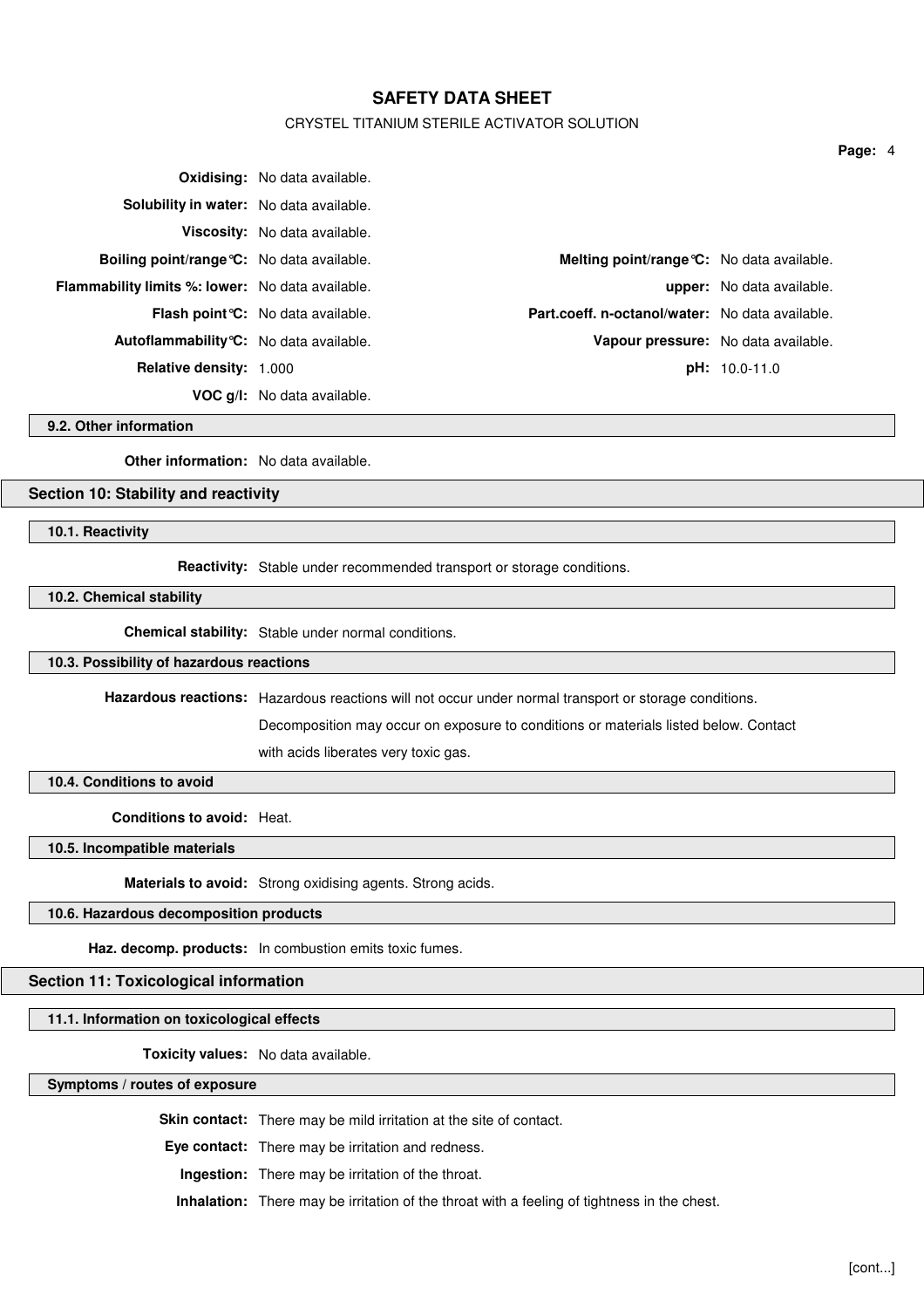## CRYSTEL TITANIUM STERILE ACTIVATOR SOLUTION

**Page:** 5

#### **Section 12: Ecological information**

#### **12.1. Toxicity**

### **Hazardous ingredients:**

#### **SODIUM CHLORITE 100%**

| . Daphnia magna | <b>EC50</b><br>48H | 0.29    | mq/ |
|-----------------|--------------------|---------|-----|
| <b>FISH</b>     | 96H LC50           | 265-310 | mq/ |

## **12.2. Persistence and degradability**

#### **Persistence and degradability:** Biodegradable.

**12.3. Bioaccumulative potential**

**Bioaccumulative potential:** No bioaccumulation potential.

**12.4. Mobility in soil**

**Mobility:** Readily absorbed into soil. Not classified as environmentally hazardous.

# **12.5. Results of PBT and vPvB assessment**

**PBT identification:** This product is not identified as a PBT/vPvB substance.

## **12.6. Other adverse effects**

**Other adverse effects:** Negligible ecotoxicity.

#### **Section 13: Disposal considerations**

## **13.1. Waste treatment methods**

**NB:** The user's attention is drawn to the possible existence of regional or national

regulations regarding disposal.

## **Section 14: Transport information**

#### **14.1. UN number**

**UN number:** Not applicable

**14.2. UN proper shipping name**

**Shipping name:** NOT CLASSIFIED AS DANGEROUS IN THE MEANING OF TRANSPORT REGULATIONS.

**14.3. Transport hazard class(es)**

**Transport class:** Not applicable (Not+applicable)

**14.4. Packing group**

**Packing group:** Not applicable

**14.5. Environmental hazards**

**Environmentally hazardous:** No **Marine pollutant:** No